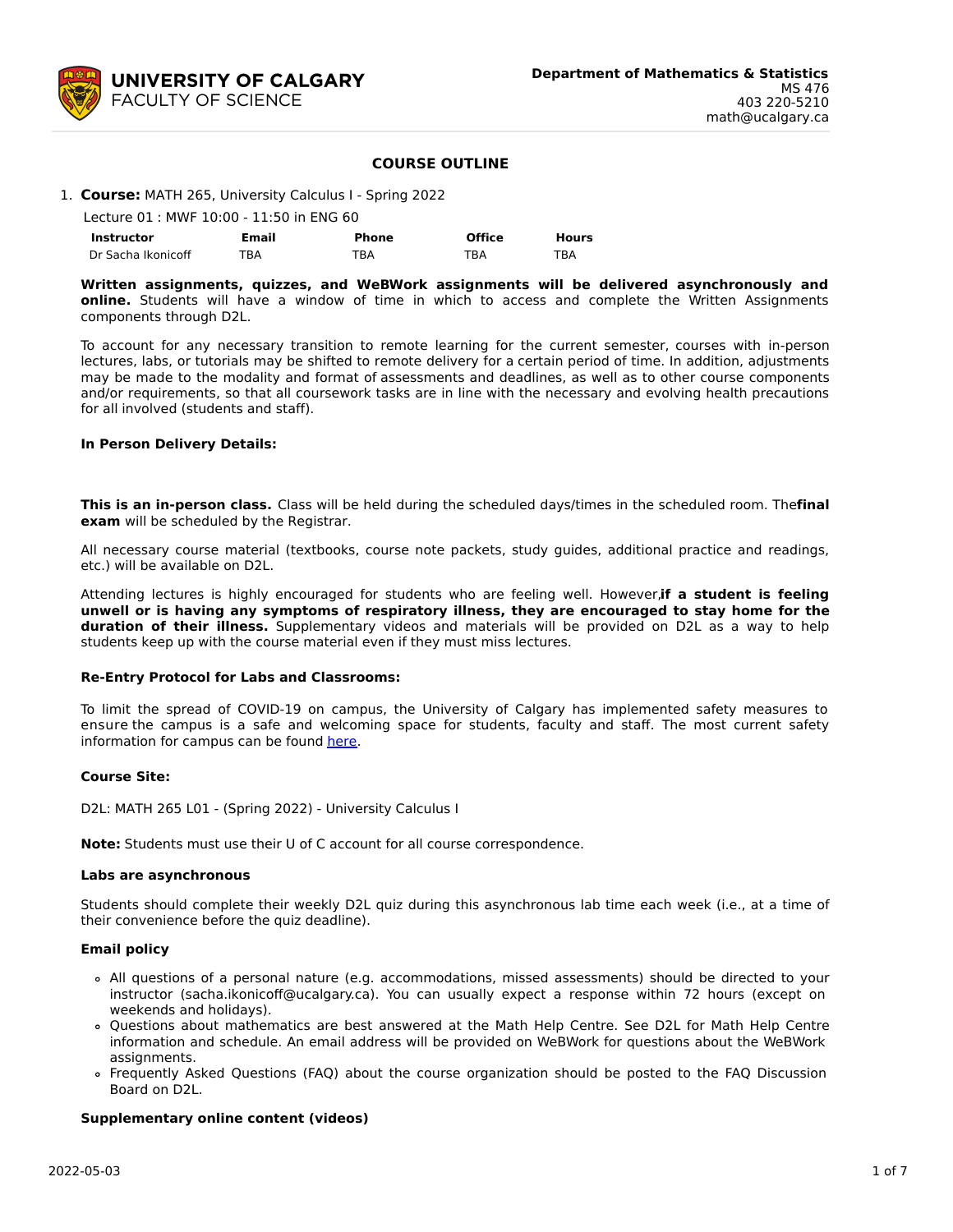The supplementary content videos posted to D2L contain definition and theorems. The examples contained in these videos are at an introductory level. While these videos are not a replacement for attending classes, we encourage you to make use of them to reinforce key ideas. If you are not feeling well, or you have any symptoms of respiratory illness, we do encourage you to stay home and watch the content videos for the topics you miss in class.

**Note:** To succeed in this course, students must engage with the "Dino Problem" worksheets posted on D2L (these are test-level questions).

## **Equity Diversity & Inclusion:**

The University of Calgary is committed to creating an equitable, diverse and inclusive campus, and condemns harm and discrimination of any form. We value all persons regardless of their race, gender, ethnicity, age, LGBTQIA2S+ identity and expression, disability, religion, spirituality, and socioeconomic status. The Faculty of Science strives to extend these values in every aspect of our courses, research, and teachings to better promote academic excellence and foster belonging for all.

## 2. **Requisites:**

See section [3.5.C](http://www.ucalgary.ca/pubs/calendar/current/sc-3-5.html) in the Faculty of Science section of the online Calendar.

## **Prerequisite(s):**

Mathematics 30-1 or Mathematics 2 (offered by Continuing Education); and Mathematics 31 or Mathematics 3 (offered by Continuing Education).

## **Antirequisite(s):**

Credit for Mathematics 265 and either 249 or 275 will not be allowed.

## 3. **Grading:**

The University policy on grading and related matters is described in [F.1](http://www.ucalgary.ca/pubs/calendar/current/f-1.html) and [F.2](http://www.ucalgary.ca/pubs/calendar/current/f-2.html) of the online University Calendar.

| <b>Course</b><br>Component                  |     | Weight Due Date (duration for exams)                                           | <b>Modality</b><br>for exams | <b>Location for exams</b>                                                      |
|---------------------------------------------|-----|--------------------------------------------------------------------------------|------------------------------|--------------------------------------------------------------------------------|
| Quizzes <sup>1</sup>                        | 20% | Ongoing                                                                        |                              |                                                                                |
| Written<br>Assignment $1^2$                 | 15% | May 24 2022                                                                    |                              |                                                                                |
| Written<br>Assignment 2 <sup>3</sup>        | 15% | lun 08 2022                                                                    |                              |                                                                                |
| <b>WeBWork</b><br>assignments <sup>4</sup>  | 20% | lun 16 2022                                                                    |                              |                                                                                |
| Registrar<br><b>Scheduled Final</b><br>Exam | 30% | Will be available when the final exam<br>schedule is released by the Registrar | in person                    | Will be available when the final exam<br>schedule is released by the Registrar |

In determining the overall grade in the course the following weights will be used:

<sup>1</sup> There will be 12 Quizzes. D2L Quizzes will not be timed. You may open and close a D2L quiz as many times as you'd like. Each quiz has two attempts. To calculate each quiz grade, we take the highest of the two quiz attempts.

<sup>2</sup> Written Assignment 1 will be online. Students will be provided with a 36-hours window to complete their assignment, and upload their submission to the dropbox of D2L. The prompt for this assignment will be available on D2L on Tuesday May 24 at 12pm. Only single file pdf, readable, oriented correctly, and uploaded before Wednesday May 25 at 11:59pm at the latest will be accepted.

<sup>3</sup> Written Assignment 2 will be online. Students will be provided with a 36-hours window to complete their assignment, and upload their submission to the dropbox of D2L. The prompt for this assignment will be available on D2L on Tuesday June 7 at 12pm. Only single file pdf, readable, oriented correctly, and uploaded before Wednesday June 8 at 11:59pm at the latest will be accepted.

<sup>4</sup> WebWork assignments will be untimed. Students have unlimited attempts to complete them.

Each piece of work (reports, assignments, quizzes, midterm exam(s) or final examination) submitted by the student will be assigned a grade. The student's grade for each component listed above will be combined with the indicated weights to produce an overall percentage for the course, which will be used to determine the course letter grade.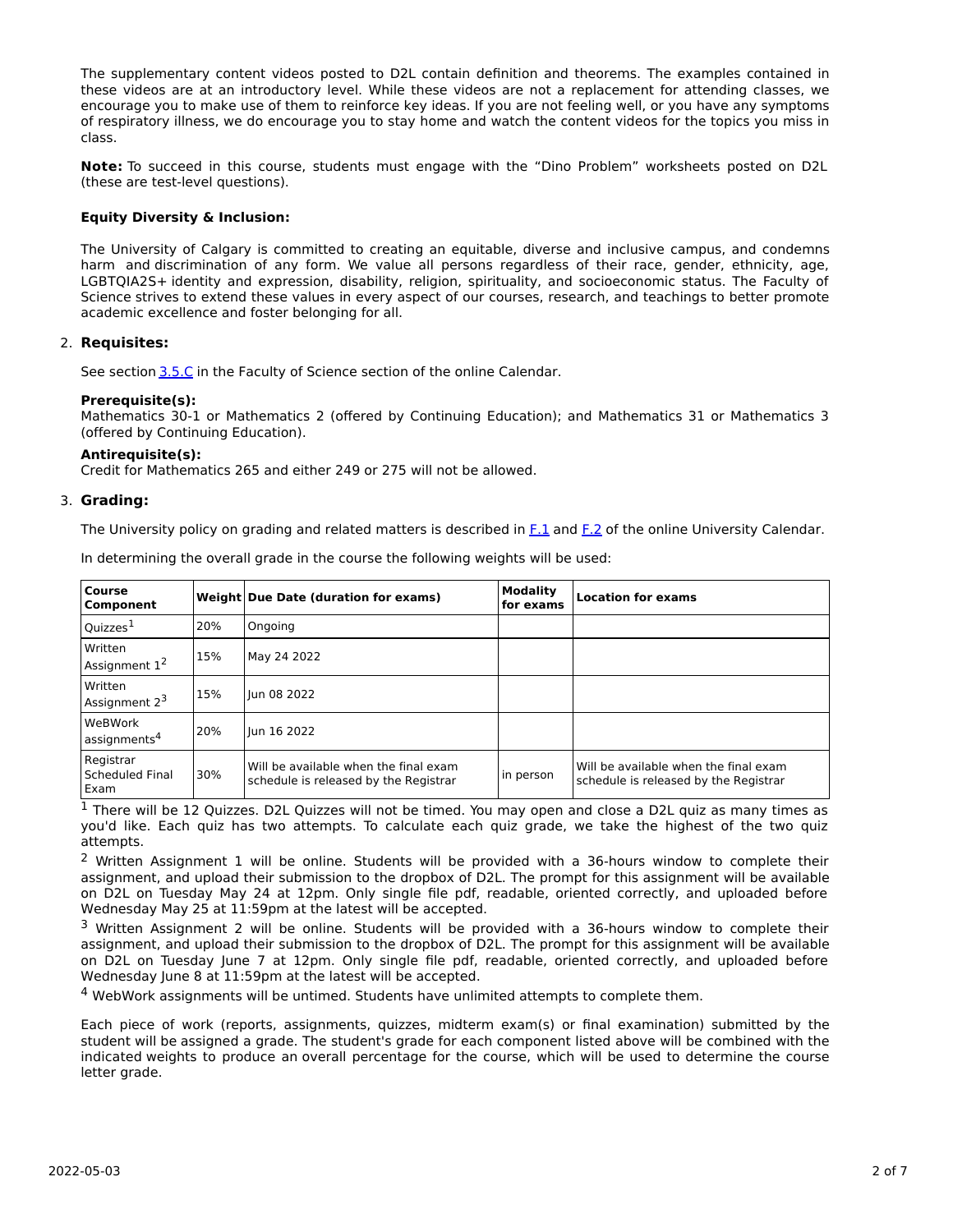The conversion between a percentage grade and letter grade is as follows.

|                           | <b>. .</b> | -    | м.<br>- | ъ.  |     | ь<br>в. |      |     |     | -    |      |
|---------------------------|------------|------|---------|-----|-----|---------|------|-----|-----|------|------|
| <b>Minimum % Required</b> | 95 %       | 90 % | 85 %    | 80% | 76% | 72 %    | 68 % | 64% | 60% | 55 % | 50 % |

Requests for grade rounding or alterations to grade component weighting**will not be considered**. All letter grade cutoffs are fixed and will not be adjusted on an individual basis (e.g., 90.0% is a cutoff for an A, not 89.9%).

This course will have a Registrar Scheduled Final exam that will be delivered in-person and on campus. The Final Examination Schedule will be published by the Registrar's Office [approximately](https://www.ucalgary.ca/registrar/exams) one month after the start of the term. The final exam for this course will be designed to be completed within 2 hours.

Further information about WeBWork assignments, Quizzes and Written Assignments will be provided on D2L. There will be no individual due date extensions for assignments.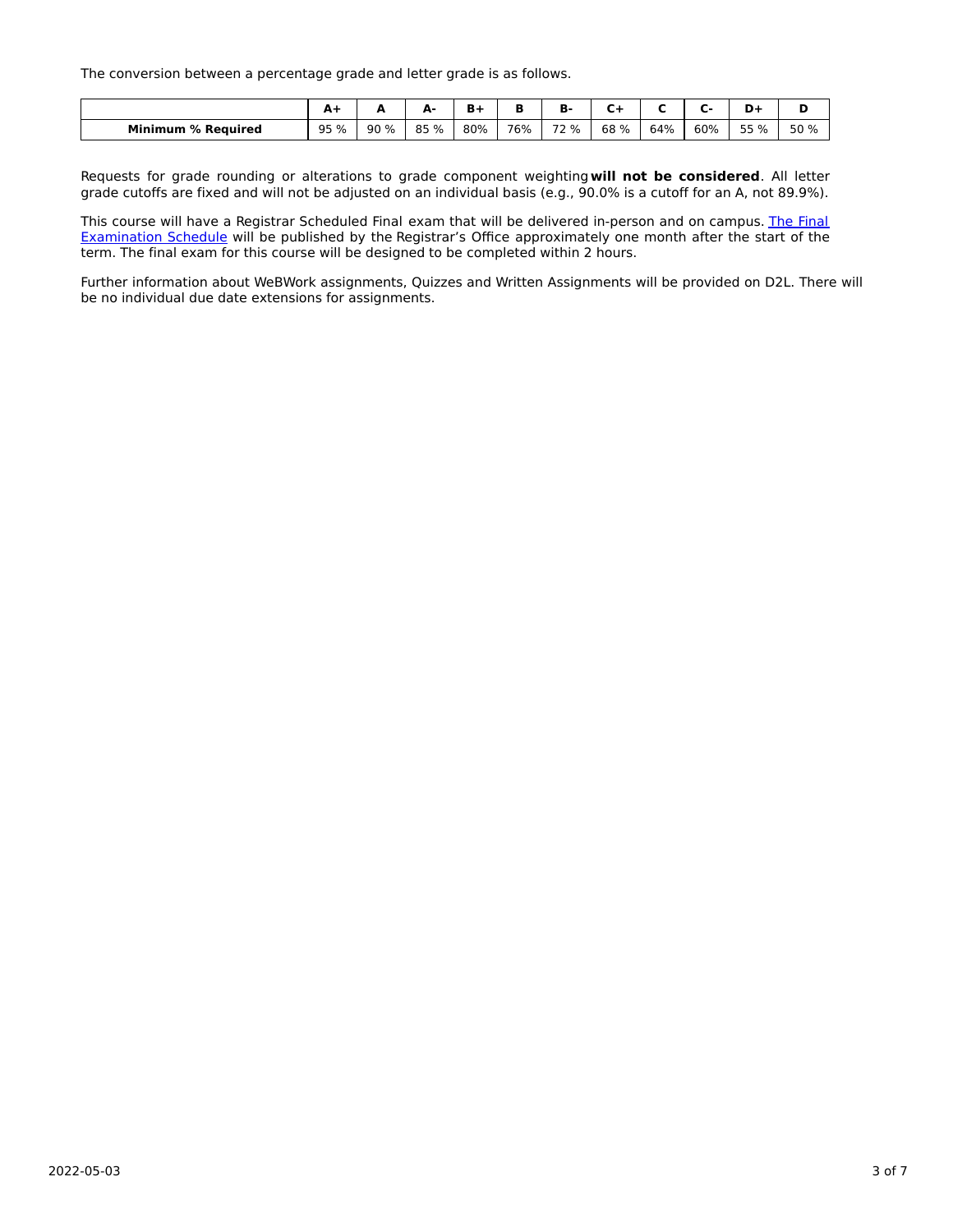## Students must attempt the Final Exam in order to earn a grade of "C-" or higher in MATH 265.

The University of Calgary offers a [flexible](https://www.ucalgary.ca/pubs/calendar/current/f-1-3.html) grade option, Credit Granted (CG) to support student's breadth of learning and student wellness. Faculty units may have additional requirements or restrictions for the use of the CG grade at the faculty, degree or program level. To see the full list of Faculty of Science courses where CG is not eligible, please visit the following website: [https://science.ucalgary.ca/current-students/undergraduate/program](https://science.ucalgary.ca/current-students/undergraduate/program-advising/flexible-grading-option-cg-grade)advising/flexible-grading-option-cg-grade

# 4. **Missed Components Of Term Work:**

The university has suspended the requirement for students to provide evidence for absences. Please do not attend medical clinics for medical notes or Commissioners for Oaths for statutory declarations.

In the event that a student legitimately fails to submit any online assessment on time (e.g. due to illness etc...), please contact the course coordinator, or the course instructor if this course does not have a coordinator to arrange for a re-adjustment of a submission date. Absences not reported within 48 hours will not be accommodated. If an excused absence is approved, one possible arrangement is that the percentage weight of the legitimately missed assignment could also be pro-rated among the components of the course. This option is at the discretion of the coordinator and may not be a viable option based on the design of this course.

**WeBWorK and quizzes:** If you miss a WeBWorK assignment or quiz, no extensions will be granted.

**Written Assignements:** There are no make-up written assignments barring exceptional circumstances (see \* below).

\***Exceptional Circumstances:** If exceptional circumstances (e.g., extended illness, emergency, etc.) arise, then contact your instructor by email within 48 hours of the assessment deadline. Accommodations in exceptional circumstances will be made on a case-by-case basis

#### 5. **Scheduled Out-of-Class Activities:**

There are no scheduled out of class activities for this course.

# 6. **Course Materials:**

Required Textbook(s):

Joel Feldman, Andrew Rechnitzer, Elyse Yeager, CLP Calculus Textbooks: CLP-I Differential Calculus and CLP-II Integral Calculus.: Open access eBook http://www.math.ubc.ca/~CLP.

In order to successfully engage in their learning experiences at the University of Calgary, students taking online, remote and blended courses are required to have reliable access to the following technology:

- A computer with a supported operating system, as well as the latest security, and malware updates;
- A current and updated web browser;
- Webcam/Camera (built-in or external);
- Microphone and speaker (built-in or external), or headset with microphone;
- Current antivirus and/or firewall software enabled;
- Stable internet connection.

For more information please refer to the UofC **[ELearning](https://elearn.ucalgary.ca/technology-requirements-for-students)** online website.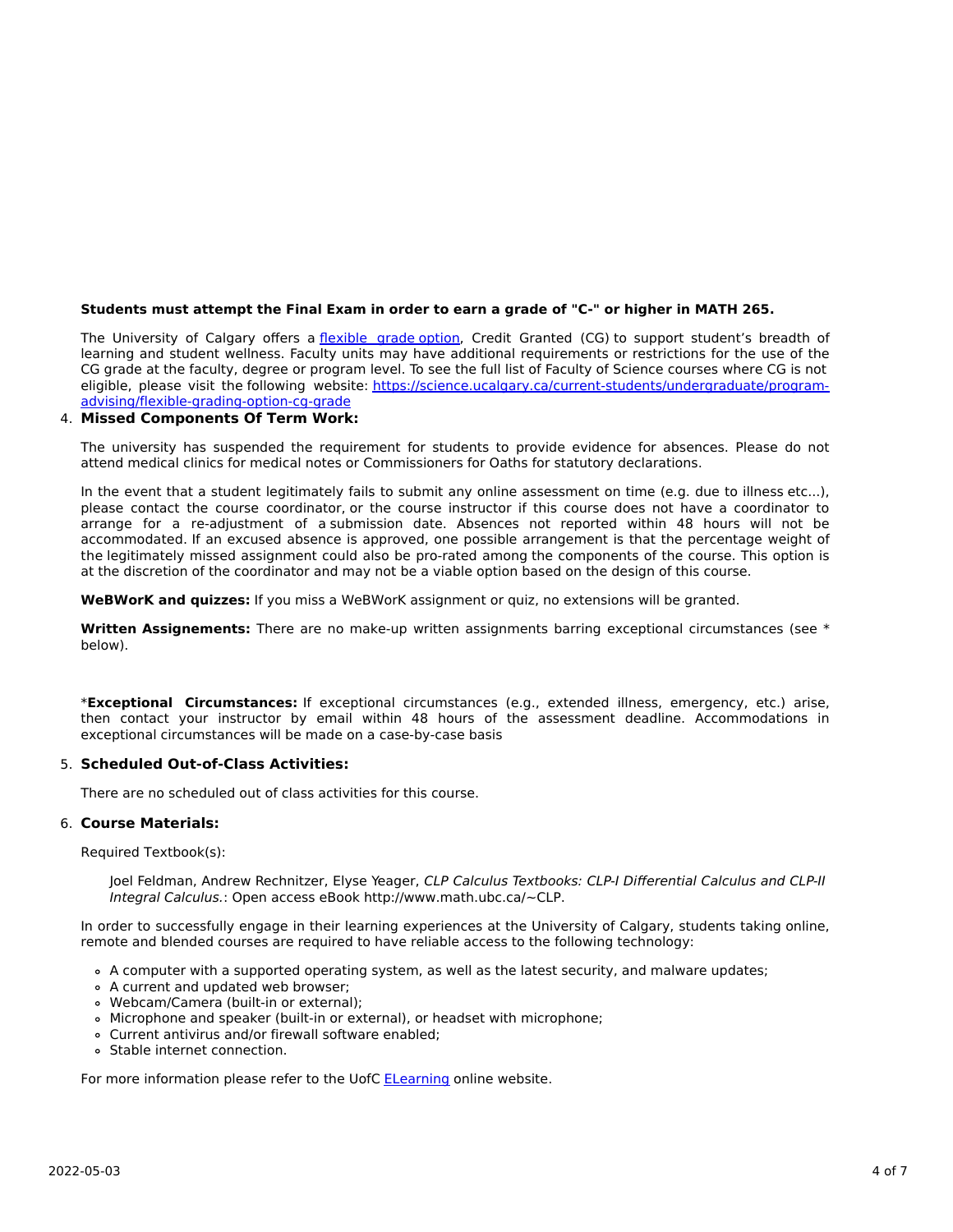## 7. **Examination Policy:**

**Homework Answer Services:** You may NOT use homework answer services (e.g. Chegg.com) on any assessments. Posting and/or viewing solutions from such services is considered academic misconduct.

**Collaborating with Peers:** You may not collaborate with your peers (or anyone else) during quizzes, written assignments, and exams. You may consult with your peers for WeBWorK assignments.

#### **Calculators:**

- No aids are allowed on midterms and exams. In particular, no electronic devices of any kind permitted in the examination rooms for the midterms and the final examination. This includes, but is not limited to, calculators, phones, smart watches, tablets, laptops, headphones and any bluetooth-enabled device. Failure to comply with this regulation will result in the rejection of the examination paper.
- You may use graphing calculators and online computer algebra systems for WeBWorK and quizzes, but we caution against relying on them too much, because written assignments and exam questions are designed in such a way that these calculators will not be helpful, so it's important that you are capable of doing the computations on your own.

**Discussing Assessment Questions Publicly After the Due Date:** Even after an assessment has closed, please do not discuss the assessment questions publicly. Keeping the assessments private will allow us to better accommodate students with extenuating circumstances.

Students should also read the Calendar, [Section](http://www.ucalgary.ca/pubs/calendar/current/g.html) G, on Examinations.

# 8. **Approved Mandatory And Optional Course Supplemental Fees:**

There are no mandatory or optional course supplemental fees for this course.

#### 9. **Writing Across The Curriculum Statement:**

For all components of the course, in any written work, the quality of the student's writing (language, spelling, grammar, presentation etc.) can be a factor in the evaluation of the work. See also Section [E.2](http://www.ucalgary.ca/pubs/calendar/current/e-2.html) of the University Calendar.

#### 10. **Human Studies Statement:**

Students will not participate as subjects or researchers in human studies.

See also **[Section](http://www.ucalgary.ca/pubs/calendar/current/e-5.html) E.5** of the University Calendar.

#### 11. **Reappraisal Of Grades:**

A student wishing a reappraisal, should first attempt to review the graded work with the Course coordinator/instructor or department offering the course. Students with sufficient academic grounds may request a reappraisal. Non-academic grounds are not relevant for grade reappraisals. Students should be aware that the grade being reappraised may be raised, lowered or remain the same. See [Section](http://www.ucalgary.ca/pubs/calendar/current/i-3.html) I.3 of the University Calendar.

- a. **Term Work:** The student should present their rationale as effectively and as fully as possible to the Course coordinator/instructor within **ten business days** of either being notified about the mark, or of the item's return to the class. If the student is not satisfied with the outcome, the student shall submit the Reappraisal of Graded Term work [form](https://science.ucalgary.ca/sites/default/files/teams/1/Reappraisal_Termwork_2021.pdf) to the department in which the course is offered within 2 business days of receiving the decision from the instructor. The Department will arrange for a reappraisal of the work within the next ten business days. The reappraisal will only be considered if the student provides a detailed rationale that outlines where and for what reason an error is suspected. See sections  $1.1$  and  $1.2$  of the University Calendar
- b. **Final Exam:**The student shall submit the request to Enrolment Services. See [Section](http://www.ucalgary.ca/pubs/calendar/current/i-3.html) I.3 of the University Calendar.

# 12. **Other Important Information For Students:**

a. **Mental Health** The University of Calgary recognizes the pivotal role that student mental health plays in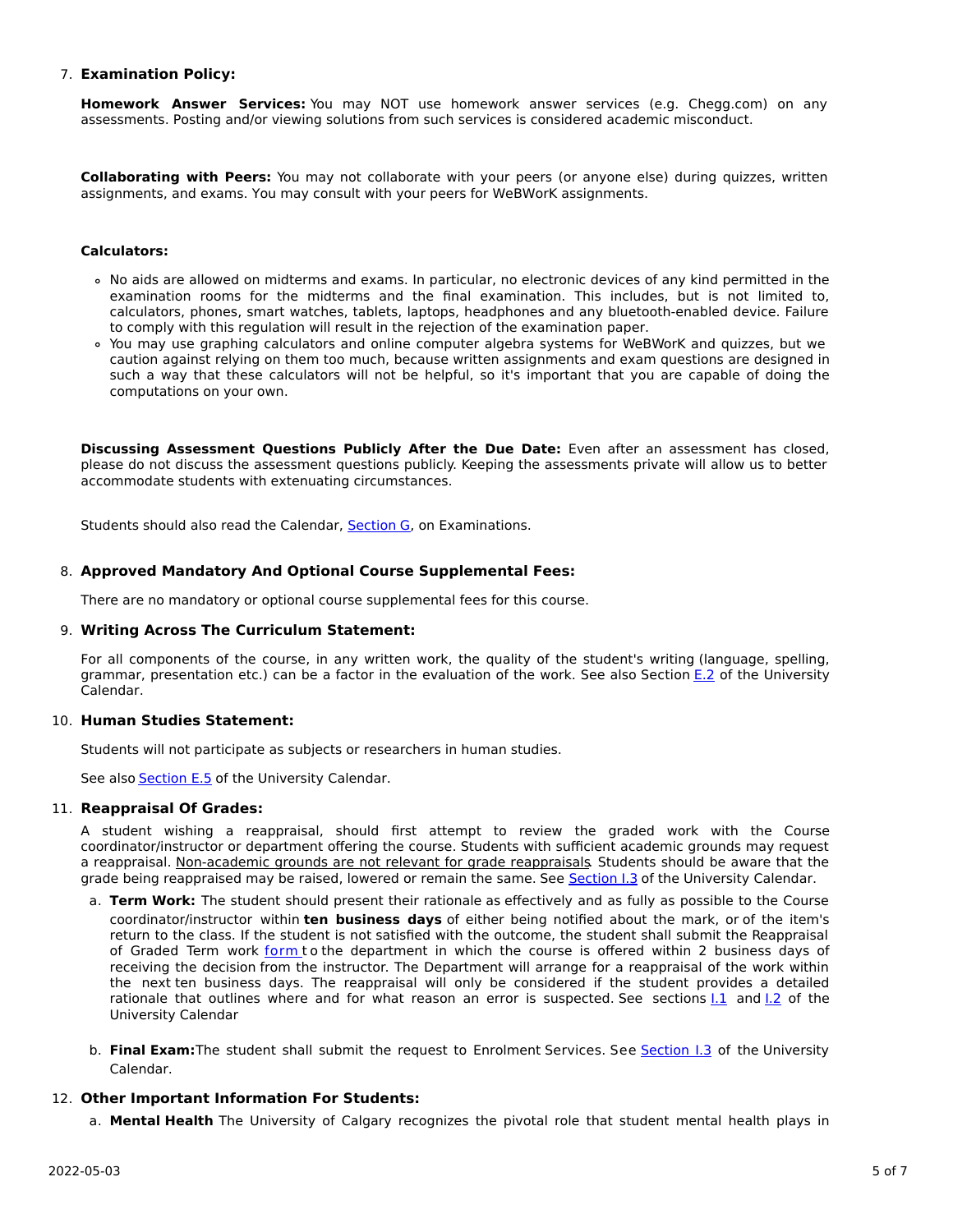physical health, social connectedness and academic success, and aspires to create a caring and supportive campus community where individuals can freely talk about mental health and receive supports when needed. We encourage you to explore the mental health resources available throughout the university community, such as counselling, self-help resources, peer support or skills-building available through the SU Wellness Centre (Room 370, MacEwan Student Centre, Mental Health [Services](https://www.ucalgary.ca/wellnesscentre/services/mental-health-services) Website) and the Campus Mental Health Strategy website [\(Mental](http://www.ucalgary.ca/mentalhealth) Health).

- b. **SU Wellness Services:** For more information, see their [website](http://www.ucalgary.ca/wellnesscentre) or call [403-210-9355](tel:4032109355).
- c. **Sexual Violence:** The Sexual Violence Support Advocate, Carla Bertsch, can provide confidential support and information regarding sexual violence to all members of the university community. Carla can be reached by email [\(svsa@ucalgary.ca](mailto:svsa@ucalgary.ca)) or phone at [403-220-2208](tel:4032202208). The complete University of Calgary policy on sexual violence can be viewed [here.](https://www.ucalgary.ca/legal-services/sites/default/files/teams/1/Policies-Sexual-and-Gender-Based-Violence-Policy.pdf)
- d. **Misconduct:** Academic integrity is the foundation of the development and acquisition of knowledge and is based on values of honesty, trust, responsibility, and respect. We expect members of our community to act with integrity. Research integrity, ethics, and principles of conduct are key to academic integrity. Members of our campus community are required to abide by our institutional Code of [Conduct](https://www.ucalgary.ca/legal-services/sites/default/files/teams/1/Policies-Code-of-Conduct.pdf) and promote academic integrity in upholding the University of Calgary's reputation of excellence. Some examples of academic misconduct include but are not limited to: posting course material to online platforms or file sharing without the course instructor's consent; submitting or presenting work as if it were the student's own work; submitting or presenting work in one course which has also been submitted in another course without the instructor's permission; borrowing experimental values from others without the instructor's approval; falsification/fabrication of experimental values in a report. Please read the following to inform yourself more on academic integrity:

Student [Handbook](https://www.ucalgary.ca/live-uc-ucalgary-site/sites/default/files/teams/9/AI-Student-handbook-1.pdf) on Academic Integrity Student Academic Misconduct [Policy](https://www.ucalgary.ca/legal-services/sites/default/files/teams/1/Policies-Student-Academic-Misconduct-Policy.pdf) and [Procedure](https://www.ucalgary.ca/legal-services/sites/default/files/teams/1/Policies-Student-Academic-Misconduct-Procedure.pdf) Faculty of Science Academic [Misconduct](https://science.ucalgary.ca/current-students/undergraduate/program-advising) Process [Research](https://www.ucalgary.ca/legal-services/sites/default/files/teams/1/Policies-Research-Integrity-Policy.pdf) Integrity Policy

Additional information is available on the Student Success Centre [Academic](https://ucalgary.ca/student-services/student-success/learning/academic-integrity) Integrity page

# e. **Academic Accommodation Policy:**

It is the student's responsibility to request academic accommodations according to the University policies and procedures listed below. The student accommodation policy can be found at: <https://www.ucalgary.ca/legal-services/sites/default/files/teams/1/Policies-Student-Accommodation-Policy.pdf>

Students needing an accommodation because of a disability or medical condition should communicate this need to Student Accessibility Services in accordance with the Procedure for Accommodations for Students with Disabilities: [https://www.ucalgary.ca/legal-services/sites/default/files/teams/1/Policies-Accommodation](https://www.ucalgary.ca/legal-services/sites/default/files/teams/1/Policies-Accommodation-for-Students-with-Disabilities-Procedure.pdf)for-Students-with-Disabilities-Procedure.pdf.

Students needing an accommodation in relation to their coursework or to fulfil requirements for a graduate degree, based on a Protected Ground other than Disability, should communicate this need, by filling out the Request for Academic [Accommodation](https://science.ucalgary.ca/sites/default/files/teams/1/request-accommodation-academic-courses.pdf) Form and sending it to Mark Bauer by email [bauerm@ucalgary.ca](mailto:bauerm@ucalgary.ca) preferably 10 business days before the due date of an assessment or scheduled absence.

- f. **Freedom of Information and Privacy:** This course is conducted in accordance with the Freedom of Information and Protection of Privacy Act (FOIPP). Students should identify themselves on all written work by placing their name on the front page and their ID number on each subsequent page. For more information, see Legal [Services](https://www.ucalgary.ca/legal-services/access-information-privacy) website.
- g. **Student Union Information:** SU [contact,](http://www.su.ucalgary.ca/contact) Email SU Science Rep: [sciencerep1@su.ucalgary.c](mailto:sciencerep1@su.ucalgary.ca)[a,](https://www.ucalgary.ca/student-services/ombuds) Student Ombudsman
- h. **Surveys:** At the University of Calgary, feedback through the Universal Student Ratings of Instruction [\(USRI](http://www.ucalgary.ca/usri)) survey and the Faculty of Science Teaching Feedback form provides valuable information to help with evaluating instruction, enhancing learning and teaching, and selecting courses. Your responses make a difference - please participate in these surveys.
- i. **Copyright of Course Materials:** All course materials (including those posted on the course D2L site, a course website, or used in any teaching activity such as (but not limited to) examinations, quizzes, assignments, laboratory manuals, lecture slides or lecture materials and other course notes) are protected by law. These materials are for the sole use of students registered in this course and must not be redistributed. Sharing these materials with anyone else would be a breach of the terms and conditions governing student